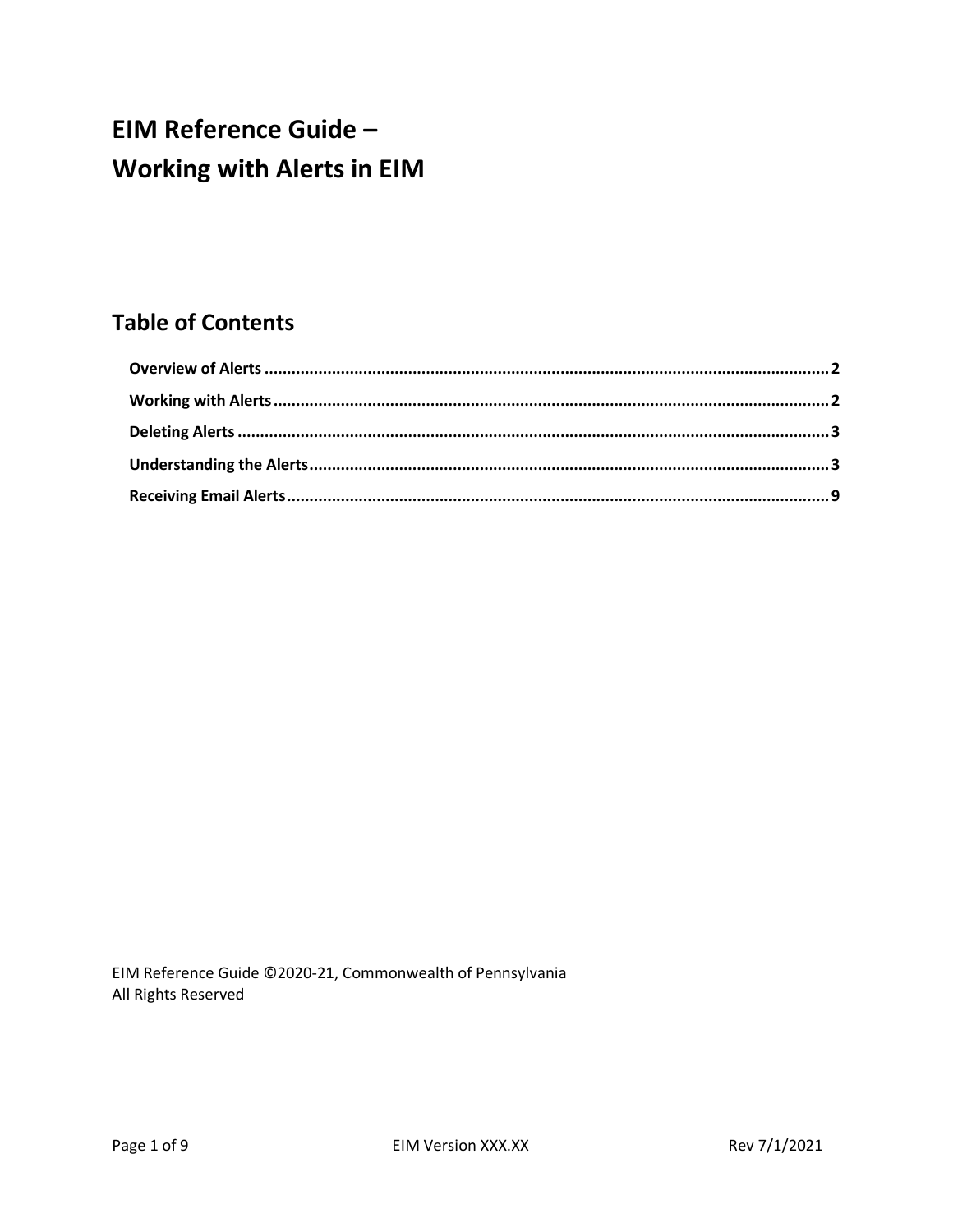### <span id="page-1-0"></span>**Overview of Alerts**

Your work with incidents in EIM consists of actions you take and data you enter. The system also takes actions and processes the information entered. These system activities and responses may generate system alert messages to inform you of issues to be addressed and measures to take. These alert messages are displayed on the **Alerts** tab that appears in the Dashboard. A sample Alerts tabbed page on a Dashboard with alert messages is illustrated below.

|   | <b>Work Items</b> | <b>Alerts</b>       | <b>News</b>                                                                  | <b>SC Comments</b> |
|---|-------------------|---------------------|------------------------------------------------------------------------------|--------------------|
|   | <b>Date</b>       | <b>Alert Detail</b> |                                                                              |                    |
| П | 04/24/2021        | action.             | The First Section for Incident 91736 has not yet been submitted and requires |                    |
| П | 04/19/2021        | action.             | The First Section for Incident 91535 has not yet been submitted and requires |                    |
| П | 04/19/2021        | action.             | The First Section for Incident 91518 has not yet been submitted and requires |                    |
|   | 04/19/2021        | action.             | The First Section for Incident 91521 has not yet been submitted and requires |                    |

#### <span id="page-1-1"></span>**Working with Alerts**

Click the Alerts tab in the Dashboard (bordered in red in the illustration above) to open the Alerts pane. A table in the pane displays the alerts that currently require your attention. These alerts are listed in reverse chronological order (most recent on top), based on the date that they were generated.

Each message appearing in the Alert Detail column of the table is a link, as shown in the detail illustration below. The arrow and highlighted text depicted indicate the link.

Read each message and determine the order in which you need to address your alerts. Click the link for the first alert to address, and the Incident Detail screen for the incident ID identified in the alert opens.

| <b>Date</b> | <b>Alert Detail</b>                                                                    |  |
|-------------|----------------------------------------------------------------------------------------|--|
| 04/24/2021  | The First Section for Incident 91736 has not yet been submitted and requires<br>action |  |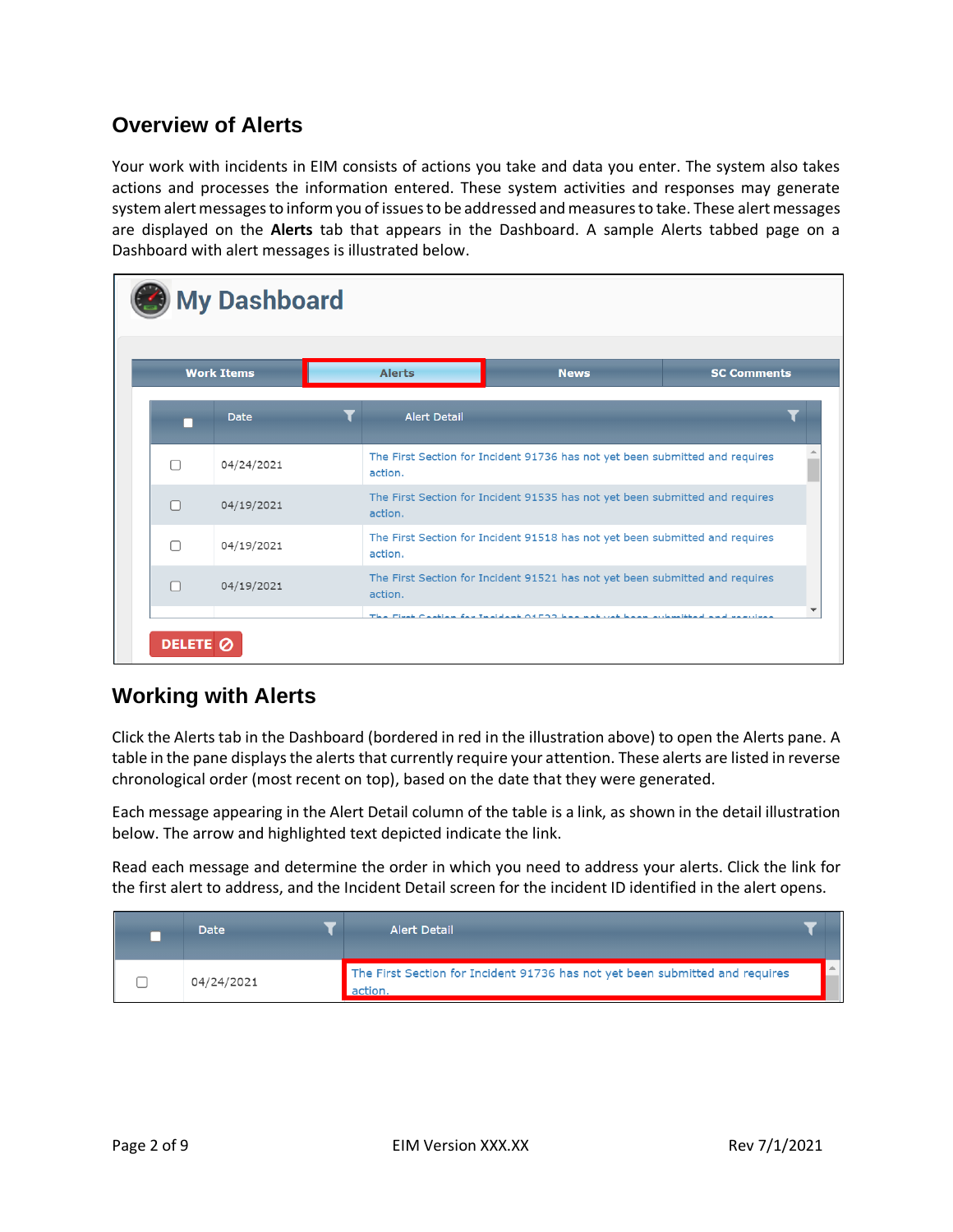There are some alerts that notify users of specialized incident events. Such alerts are discussed in other areas of this manual, where these specialized events are covered.

The list of alerts in the table can be sorted and filtered, using the standard methods used elsewhere in tables in EIM.

### <span id="page-2-0"></span>**Deleting Alerts**

All alerts are purged after either 14 or 120 days, depending on the alert. You can, however, delete alerts before they would otherwise expire. To purge an alert before its set time (see illustration below):

- 1. Check the check box that appears beside the date of the alert you want to remove.
- 2. Click the [Delete] button at the bottom of the Alert pane. The alert is immediately deleted.

Clicking the check box that appears as the column heading to the first column of the table and then clicking the [Delete] button erases all the alerts from the table.

| <b>My Dashboard</b> |                   |  |                                                                          |                                                                              |                                                |  |  |
|---------------------|-------------------|--|--------------------------------------------------------------------------|------------------------------------------------------------------------------|------------------------------------------------|--|--|
|                     | <b>Work Items</b> |  | <b>Alerts</b>                                                            | <b>News</b>                                                                  | <b>SC Comments</b>                             |  |  |
|                     | <b>Date</b>       |  | <b>Alert Detail</b>                                                      |                                                                              |                                                |  |  |
|                     | 04/24/2021        |  | action.                                                                  | The First Section for Incident 91736 has not yet been submitted and requires |                                                |  |  |
|                     | 04/19/2021        |  | First, click to check the check box<br>for the alert you want to delete. | 535 has not yet been submitted and requires                                  |                                                |  |  |
| П                   | 04/19/2021        |  | action.                                                                  | 518 has not yet been submitted and requires                                  |                                                |  |  |
|                     | 04/19/2021        |  | Next, click the [Delete] button.                                         | The alert is purged from the table and system.                               | itted and requires<br>والمرضوض المرضاض المرضطط |  |  |
| <b>DELETE</b>       |                   |  |                                                                          |                                                                              |                                                |  |  |

#### <span id="page-2-1"></span>**Understanding the Alerts**

The table displayed on the next few pages contains the current complete list of EIM alerts used by ODP-ID/A. This list is sometimes called the Alerts Matrix.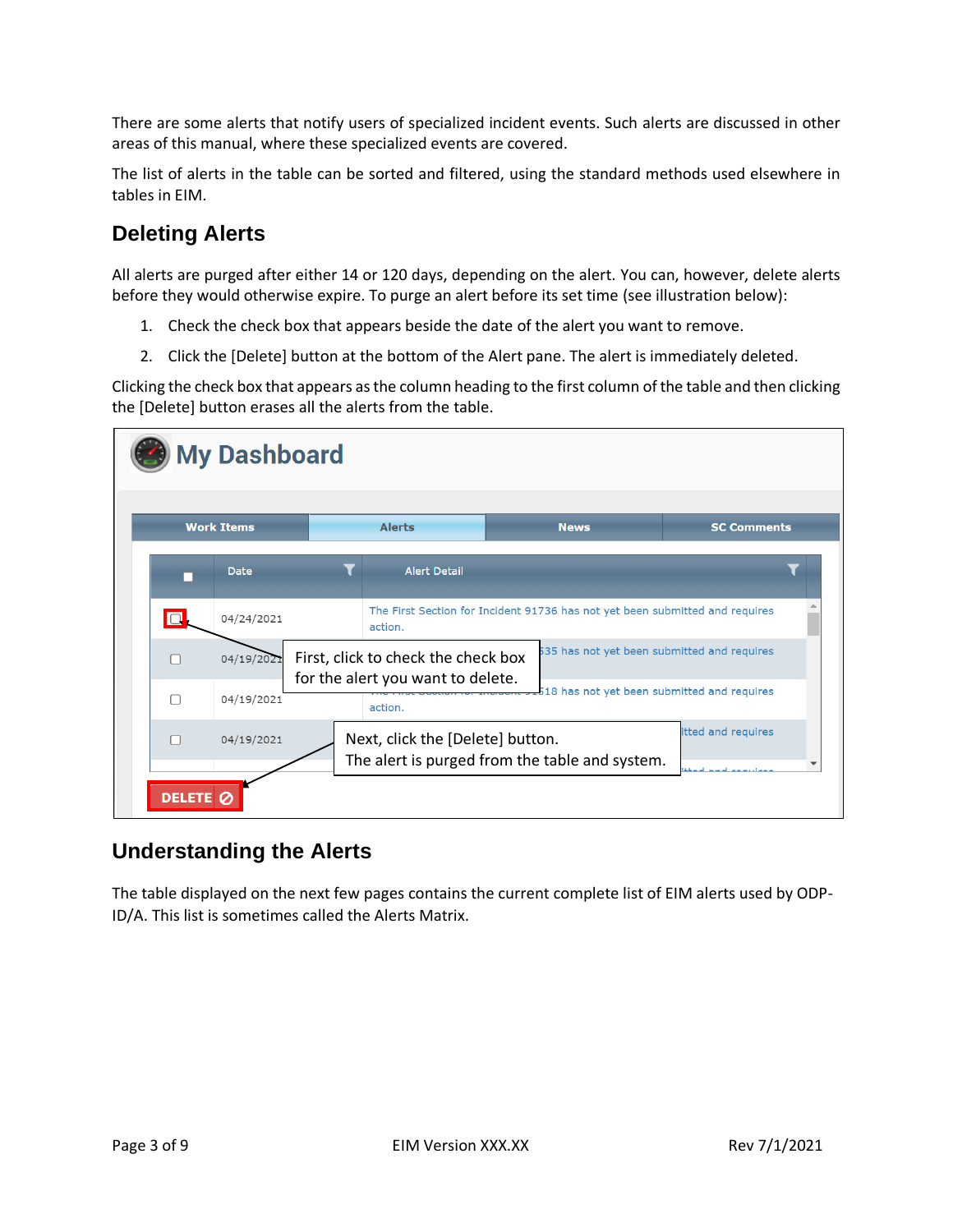#### **Alerts Matrix**

| <b>Subject of</b><br><b>Alert Text</b>                                                    | <b>Triggering Condition</b>                                                                                                                                                                                                                                                                                                                                         | <b>Hyperlink</b><br>To | <b>Alert Recipient(s)</b>                                                                                                                                                                                                                                                                                                                                                              | <b>Email</b><br><b>Alert</b> | <b>Expiration</b> |
|-------------------------------------------------------------------------------------------|---------------------------------------------------------------------------------------------------------------------------------------------------------------------------------------------------------------------------------------------------------------------------------------------------------------------------------------------------------------------|------------------------|----------------------------------------------------------------------------------------------------------------------------------------------------------------------------------------------------------------------------------------------------------------------------------------------------------------------------------------------------------------------------------------|------------------------------|-------------------|
| <b>First Section</b><br>Submitted                                                         | <b>First Section submitted</b>                                                                                                                                                                                                                                                                                                                                      | <b>Incident Detail</b> | Individual's Primary Supports Coordinator/<br><b>Supports Coordinator Supervisor</b>                                                                                                                                                                                                                                                                                                   | <b>Yes</b>                   | After 120<br>days |
| <b>Final Section</b><br>Submitted                                                         | <b>Final Section submitted</b>                                                                                                                                                                                                                                                                                                                                      | <b>Incident Detail</b> | Individual's Primary Supports Coordinator/<br><b>Supports Coordinator Supervisor</b>                                                                                                                                                                                                                                                                                                   | Yes                          | After 120<br>days |
| <b>Incident Report</b><br>is Not Approved                                                 | Incident Management Review submitted<br>where 'Not Approved' was selected as the<br>Review Approval Status.                                                                                                                                                                                                                                                         | <b>Incident Detail</b> | Individual's Primary Supports Coordinator/<br><b>Supports Coordinator Supervisor</b><br>OR<br>All users at the reporting organization with<br>Point Person and Incident Reporter Roles.<br>Note: EIM generates an alert to all Incident<br>Reporters at the initiating organization when<br>an Individual Incident report is not approved<br>during county/regional management review. | No.                          | After 14<br>days  |
| A restraint<br>incident report<br>has been filed<br>that requires<br>follow-up<br>action. | A restraint first section document has been submitted<br>for an individual with an MCI, and at least one of the two<br>conditions in boldface type below is met:<br>'Yes' is selected in one or more of the following drop-<br>down boxes on the Restraint Information screen:<br>• The individual has had more than 2 emergency<br>restraints in the past 6 months | <b>Incident Detail</b> | The individual's primary Supports<br><b>Coordinator and Supports Coordinator's</b><br>Supervisor within the assigned<br>organization/scope.<br>OR                                                                                                                                                                                                                                      | <b>Yes</b>                   | After 120<br>days |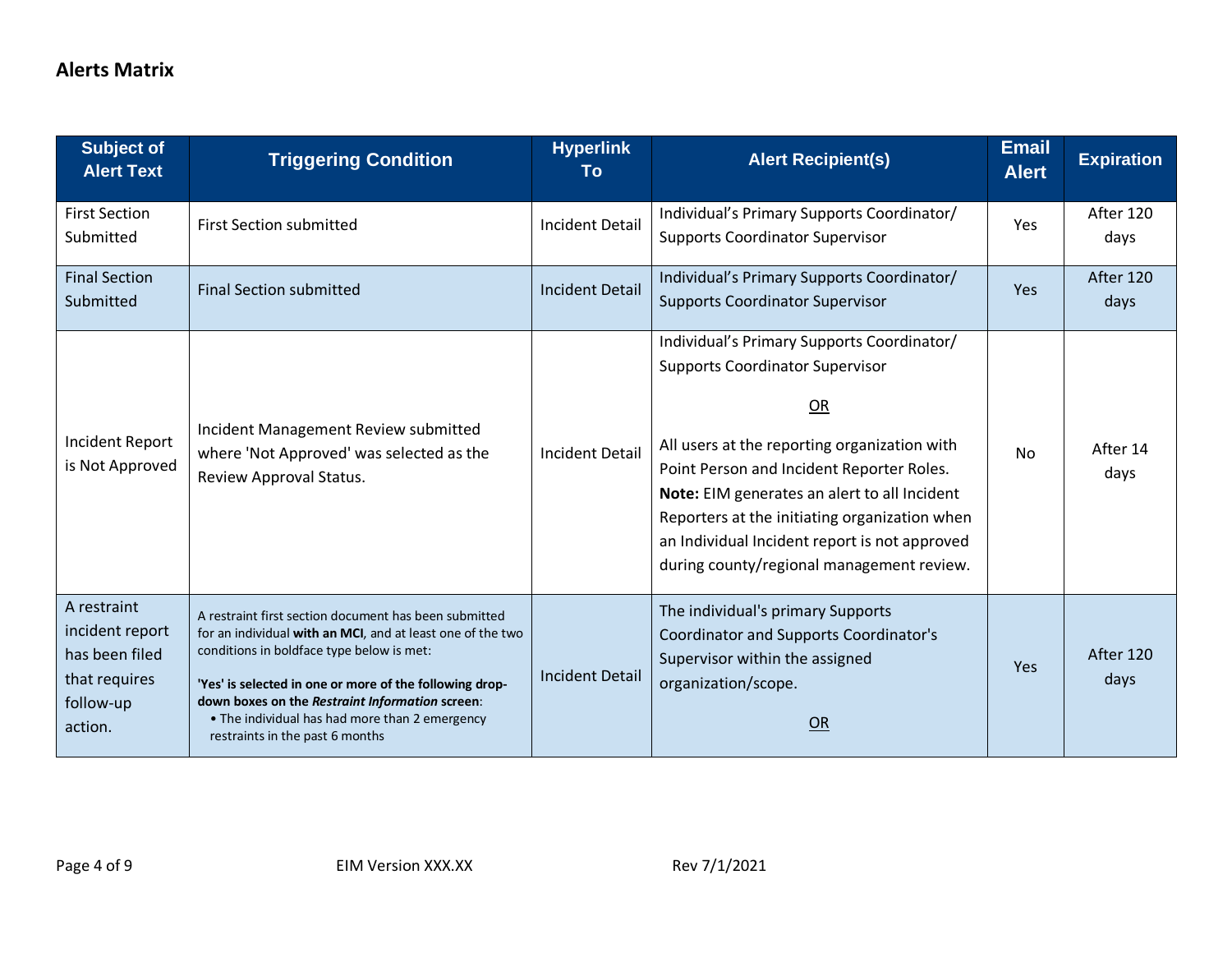| <b>Subject of</b><br><b>Alert Text</b>                                                    | <b>Triggering Condition</b>                                                                                                                                                                                                                                                                                                                                                                                                                                                                                                                                                                                                                                                                                                                                                                                                                                                                  | <b>Hyperlink</b><br>To | <b>Alert Recipient(s)</b>                                                                                                                                                  | <b>Email</b><br><b>Alert</b> | <b>Expiration</b> |
|-------------------------------------------------------------------------------------------|----------------------------------------------------------------------------------------------------------------------------------------------------------------------------------------------------------------------------------------------------------------------------------------------------------------------------------------------------------------------------------------------------------------------------------------------------------------------------------------------------------------------------------------------------------------------------------------------------------------------------------------------------------------------------------------------------------------------------------------------------------------------------------------------------------------------------------------------------------------------------------------------|------------------------|----------------------------------------------------------------------------------------------------------------------------------------------------------------------------|------------------------------|-------------------|
|                                                                                           | . Was a prone (face down) position used during this<br>Restraint?<br>• Was this an improper use of a restraint?<br>. Was this an unauthorized use of restraint?<br>'No' is selected in the following drop-down box on the<br><b>Restraint Information screen:</b><br>• Is there documentation that all staff involved were<br>trained on the behavioral support plan that was in<br>place at the time of the incident that included this<br>restraint?<br>A single alert is generated for each targeted recipient.                                                                                                                                                                                                                                                                                                                                                                           |                        | AE/County staff                                                                                                                                                            | <b>No</b>                    | After 120<br>Days |
| A restraint<br>incident report<br>has been filed<br>that requires<br>follow-up<br>action. | A restraint first section document has been submitted<br>for an individual without an MCI, and at least one of the<br>two conditions in boldface type below is met:<br>'Yes' is selected in one or more of the following drop-<br>down boxes on the Restraint Information screen:<br>• The individual has had more than 2 emergency<br>restraints in the past 6 months<br>. Was a prone (face down) position used during this<br>Restraint?<br>• Was this an improper use of a restraint?<br>. Was this an unauthorized use of restraint?<br>'No' is selected in the following drop-down box on the<br><b>Restraint Information screen:</b><br>• Is there documentation that all staff involved were<br>trained on the behavioral support plan that was in<br>place at the time of the incident that included this<br>restraint?<br>A single alert is generated for each targeted recipient. | <b>Incident Detail</b> | All users in the individual's Region with the<br>PW-EIM-INCIDENTMGTREV role                                                                                                | No                           | After 120<br>days |
| A restraint<br>incident report<br>has been filed<br>that requires<br>follow-up<br>action. | A restraint first section document has been<br>submitted for an individual with an MCI where<br>the value in the Restraint Duration (minutes)<br>field is 31 minutes or more.                                                                                                                                                                                                                                                                                                                                                                                                                                                                                                                                                                                                                                                                                                                | <b>Incident Detail</b> | The individual's primary Supports<br><b>Coordinator and Supports Coordinator's</b><br>Supervisor within the assigned<br>organization/scope. (Individual Incidents<br>only) | <b>Yes</b>                   | After 14<br>days  |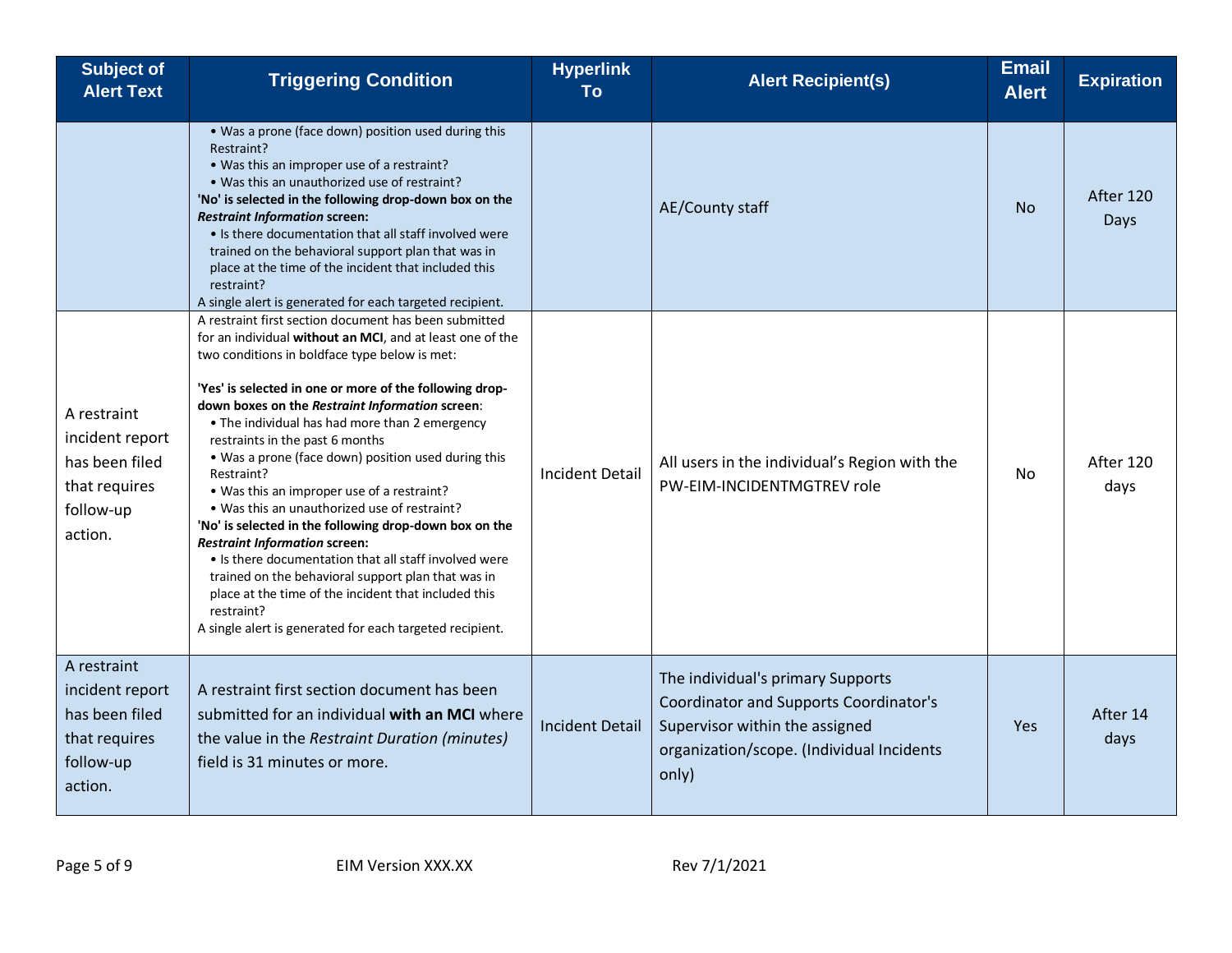| <b>Subject of</b><br><b>Alert Text</b>                                                                                | <b>Triggering Condition</b>                                                                                                                                                                                                                                                                     | <b>Hyperlink</b><br>To | <b>Alert Recipient(s)</b>                                                                 | <b>Email</b><br><b>Alert</b> | <b>Expiration</b> |
|-----------------------------------------------------------------------------------------------------------------------|-------------------------------------------------------------------------------------------------------------------------------------------------------------------------------------------------------------------------------------------------------------------------------------------------|------------------------|-------------------------------------------------------------------------------------------|------------------------------|-------------------|
| A restraint<br>incident report<br>has been filed<br>that requires<br>follow-up<br>action.                             | A restraint first section document has been<br>submitted for an individual without an MCI<br>where the value in the Restraint Duration<br>(minutes) field is 31 minutes or more.                                                                                                                | <b>Incident Detail</b> | <b>Regional Staff</b>                                                                     | <b>No</b>                    | After 120<br>days |
| The Initial<br>County<br>Management<br>Review has<br>been submitted<br>with comments<br>that may<br>require action.   | At least one of the following two drop-down<br>boxes contains a 'No' response:<br>. Were the actions taken to protect the<br>individual's health, safety and rights prompt<br>and adequate?<br>. Were the actions taken to protect the<br>individual's health, safety and rights<br>documented? | <b>Incident Detail</b> | Reporting organization users with an Incident<br>Point Person and/or Incident Report Role | <b>No</b>                    | After 14<br>days  |
| The Initial<br>Regional<br>Management<br>Review has<br>been submitted<br>with comments<br>that may<br>require action. | At least one of the following two drop-down<br>boxes contains a 'No' response:<br>. Were the actions taken to protect the<br>individual's health, safety and rights prompt<br>and adequate?<br>• Were the actions taken to protect the<br>individual's health, safety and rights<br>documented? | <b>Incident Detail</b> | Reporting organization users with an Incident<br>Point Person and/or Incident Report Role | No                           | After 14<br>days  |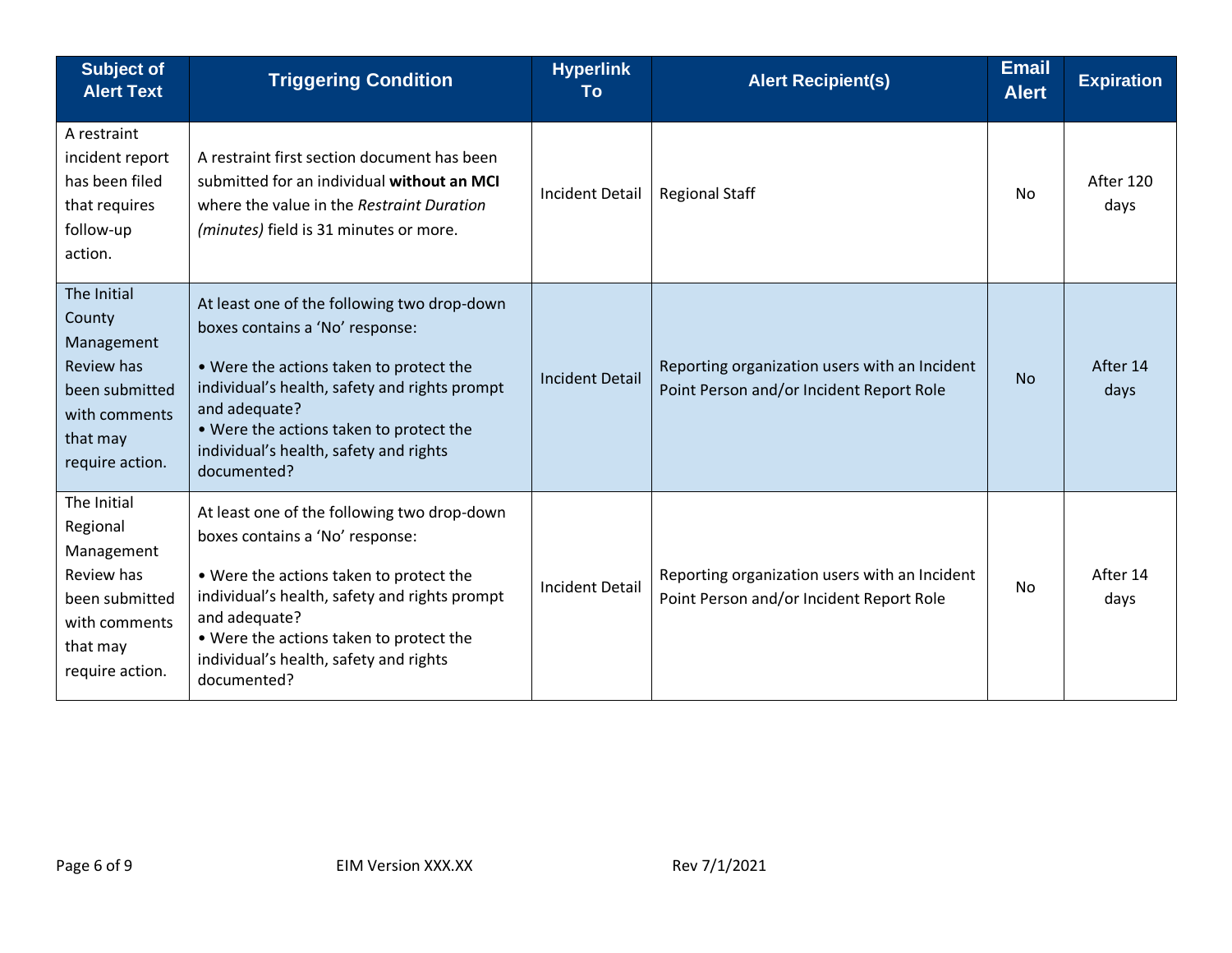| <b>Subject of</b><br><b>Alert Text</b>                                                                                                     | <b>Triggering Condition</b>                                                                                                                                                                                                                                                                                                                                                                                                                                                           | <b>Hyperlink</b><br>To                                                  | <b>Alert Recipient(s)</b>                                                                                                              | <b>Email</b><br><b>Alert</b> | <b>Expiration</b> |
|--------------------------------------------------------------------------------------------------------------------------------------------|---------------------------------------------------------------------------------------------------------------------------------------------------------------------------------------------------------------------------------------------------------------------------------------------------------------------------------------------------------------------------------------------------------------------------------------------------------------------------------------|-------------------------------------------------------------------------|----------------------------------------------------------------------------------------------------------------------------------------|------------------------------|-------------------|
| The Initial<br>Regional<br>Management<br>Review findings<br>disagree with<br>the Initial<br>County<br>Management<br><b>Review Findings</b> | The Initial County Management Review is<br>submitted with the selection of 'Yes' on one or<br>both of the questions below and the Initial<br>Regional Management Review is submitted<br>with the selection of 'No' on one or both of<br>the corresponding questions:<br>. Were the actions taken to protect the<br>individual's health, safety and rights prompt<br>and adequate?<br>. Were the actions taken to protect the<br>individual's health, safety and rights<br>documented? | <b>Incident Detail</b><br>- Initial<br>Regional<br>Management<br>Review | Individual's AE/Funding County with the<br>Incident Management Reviewer role                                                           | <b>No</b>                    | After 14<br>days  |
| The First Section<br>for <lncident<br>ID&gt; has not yet<br/>been submitted<br/>and requires<br/>action.</lncident<br>                     | When an incident is created, and the<br>Incident First Section is not submitted within<br>72 hours of creation.                                                                                                                                                                                                                                                                                                                                                                       | Incident Detail                                                         | All users with the PW-EIM-INCIDENTRPTR<br>role in the reporting organization as well as<br>the assigned Point Person for the incident. | No.                          | After 14<br>days  |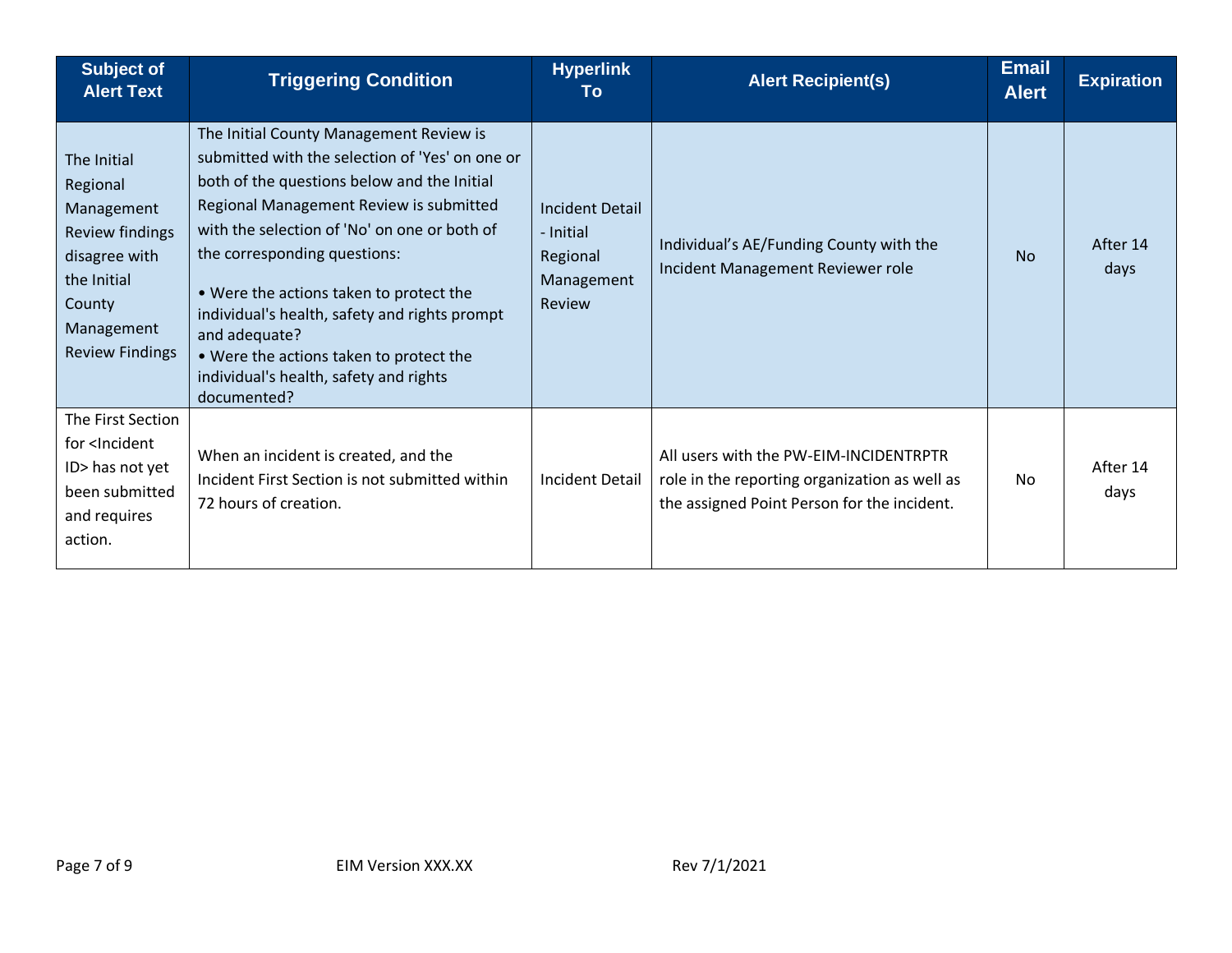| <b>Subject of</b><br><b>Alert Text</b>                                                | <b>Triggering Condition</b>                                                                                                                                                                                                                                                                                                                                                                                                                                                                     | <b>Hyperlink</b><br>Тο | <b>Alert Recipient(s)</b>                                                                                                                                                                                                                                        | <b>Email</b><br><b>Alert</b> | <b>Expiration</b> |
|---------------------------------------------------------------------------------------|-------------------------------------------------------------------------------------------------------------------------------------------------------------------------------------------------------------------------------------------------------------------------------------------------------------------------------------------------------------------------------------------------------------------------------------------------------------------------------------------------|------------------------|------------------------------------------------------------------------------------------------------------------------------------------------------------------------------------------------------------------------------------------------------------------|------------------------------|-------------------|
| A medication<br>error report has<br>been filed that<br>requires follow-<br>up action. | A medication error first section document has<br>been submitted and at least one of the<br>following two conditions is met:<br>• Secondary Category Wrong Person - Gave<br>person someone else's medication is selected<br>. Yes is selected as the response to Did the<br>error occur over multiple consecutive<br>administrations?<br>And the following condition is met:<br>• A Medication Error incident submitted is not<br>linked to an incident classified as Neglect<br>within 24 hours | <b>Incident Detail</b> | All SCE users in the individual's SCE<br>Individual's AE/funding county and regional<br>staff with the Incident Management<br>Reviewer role (regional staff alerted only if<br>individual has no MCI)<br>Only one alert is received for two linked<br>incidents. | Yes                          | After 120<br>days |
| Comments have<br>been addressed<br>as part of the<br>Management<br>Review             | An SC Comment is addressed by a<br>Management Reviewer, and the Management<br>Review is submitted                                                                                                                                                                                                                                                                                                                                                                                               | <b>Incident Detail</b> | Individual's SC and SC Supervisor in the<br>assigned organization<br>The individual's primary Supports<br>Coordinator and Supports Coordinator's<br>Supervisor within the assigned<br>organization/scope. (Individual Incidents<br>only)                         | Yes                          | After 14<br>days  |